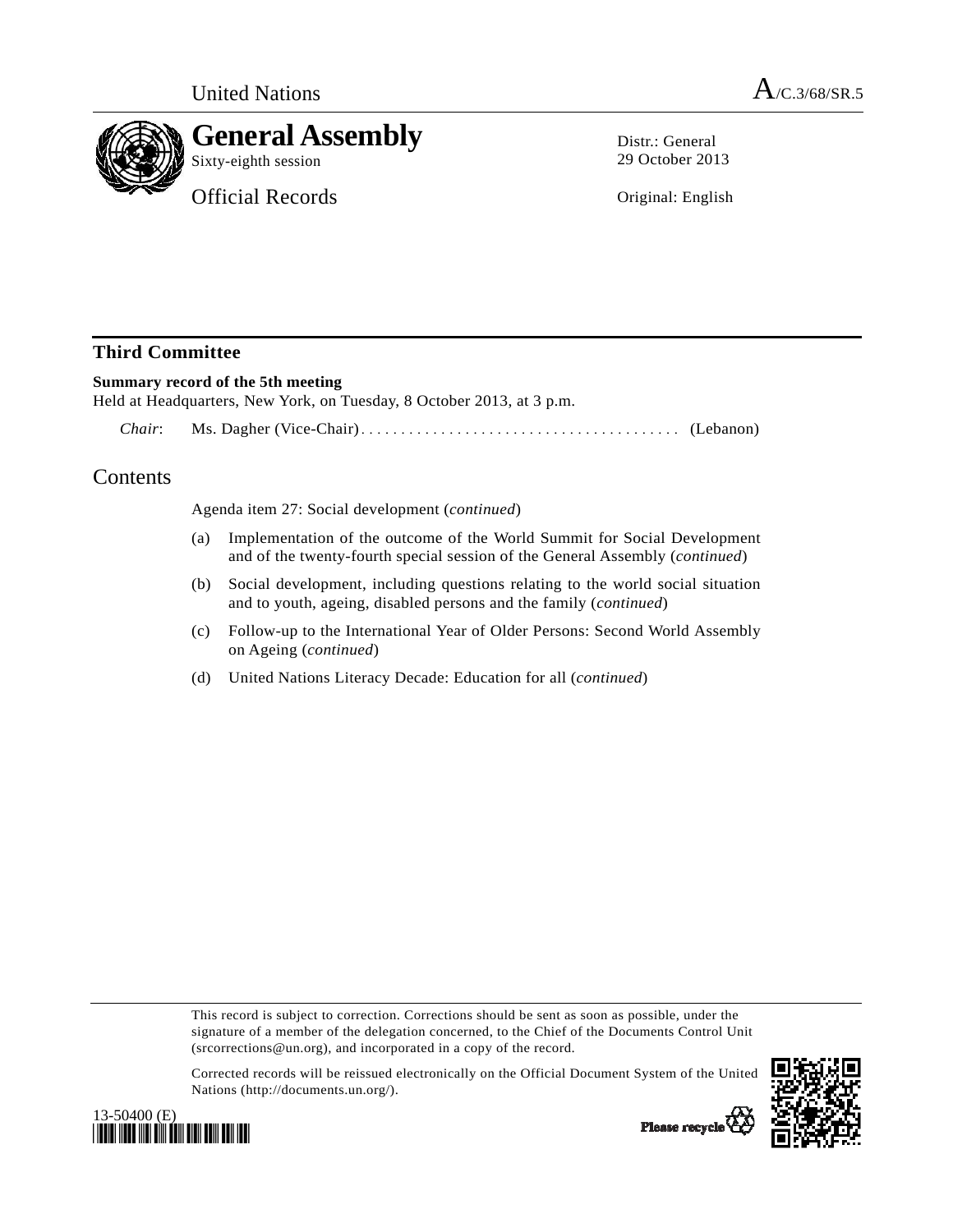*In the absence of Mr. Tafrov (Bulgaria), Ms. Dagher (Lebanon), Vice-Chair, took the Chair.* 

*The meeting was called to order at 3.10 p.m.* 

## **Agenda item 27: Social development** (*continued*)

- **(a) Implementation of the outcome of the World Summit for Social Development and of the twenty-fourth special session of the General Assembly** (*continued*) [\(A/68/174](http://undocs.org/A/68/174) and [A/68/215](http://undocs.org/A/68/215))
- **(b) Social development, including questions relating to the world social situation and to youth, ageing, disabled persons and the family**  (*continued*) [\(A/68/61-E/2013/3,](http://undocs.org/A/68/61) [A/68/95,](http://undocs.org/A/68/95) [A/68/168](http://undocs.org/A/68/168) and [A/68/169](http://undocs.org/A/68/169))
- **(c) Follow-up to the International Year of Older Persons: Second World Assembly on Ageing**  (*continued*) [\(A/68/167](http://undocs.org/A/68/167))
- **(d) United Nations Literacy Decade: Education for all** (*continued*) [\(A/68/201\)](http://undocs.org/A/68/201)

1. **Mr. Msosa** (Malawi) said that young people, the majority of whom lived in developing countries, comprised 43 per cent of the world's population and should be targeted through national development plans. His Government welcomed the appointment of the Secretary-General's Envoy on Youth as a step towards addressing their needs. During Malawi's current term as Chair of the Southern African Development Community (SADC), his Government would hold one regional conference on food security and another on youth.

2. The problems of youth in Malawi were severe: 50 per cent of girls married before the age of 18.6, while 13 per cent of children under 18 had lost parents or caregivers, often to HIV-related diseases. His country had therefore introduced a national policy to improve young people's lives and involve them in development. School registration, re-admission and retention were essential to meeting the challenges of gender inequality, teenage pregnancy, high school drop-out rates, HIV/AIDS, inadequate infrastructure, poverty and food insecurity. Education unlocked the potential of youth and vulnerable groups and thus helped alleviate poverty; keeping girls in school prevented child marriages and early pregnancies.

3. Lastly, his Government had enlisted traditional leaders in development programmes, resulting in a decrease in the maternal death rate from 675 to 460 per 100,000 live births. It aimed to achieve the Millennium Development Goal target of reducing such deaths by 75 per cent by 2015.

4. **Mr. Çevik** (Turkey) said that persons with disabilities should be given access to education, health, employment and social and legal support, and involved in decision-making. Their rights should be taken into account in the development agenda beyond 2015. His Government therefore welcomed the high-level meeting of the General Assembly on the realization of the Millennium Development Goals and other internationally agreed development goals for persons with disabilities, held in New York in September 2013.

5. The international community should raise awareness regarding the rights of older persons and take their needs into account in social development agendas. His country was amending legislation and implementing policies to respond to the ageing of the population. It had honoured its commitments to women's reproductive rights under the Programme of Action of the International Conference on Population and Development, held in Cairo in September 1994, and the Millennium Development Goals, and had been the first country to ratify the Council of Europe Convention on preventing and combating violence against women and domestic violence, adopted in April 2011. Turkey would be the host country for the Europe and Central Asia Regional Office of the United Nations Entity for Gender Equality and the Empowerment of Women (UN-Women). To assist young people, it had ensured their involvement in decision-making, abolished higher education fees and reduced the minimum age for candidates in general elections.

6. Equal opportunities in education contributed to development, democracy, combating discrimination, knowledge of human rights and social inclusion. The involvement of civil society, the media and the private sector in social development brought expertise and resources to the table and raised awareness. The social development of conflict-prone and developing countries should be supported to reduce their economic vulnerability.

7. **Ms. Ferej** (Ethiopia) said that her Government was implementing a growth and transformation plan to promote inclusive social development and enhance agricultural production, and had introduced strategies targeting low-income groups and rural communities.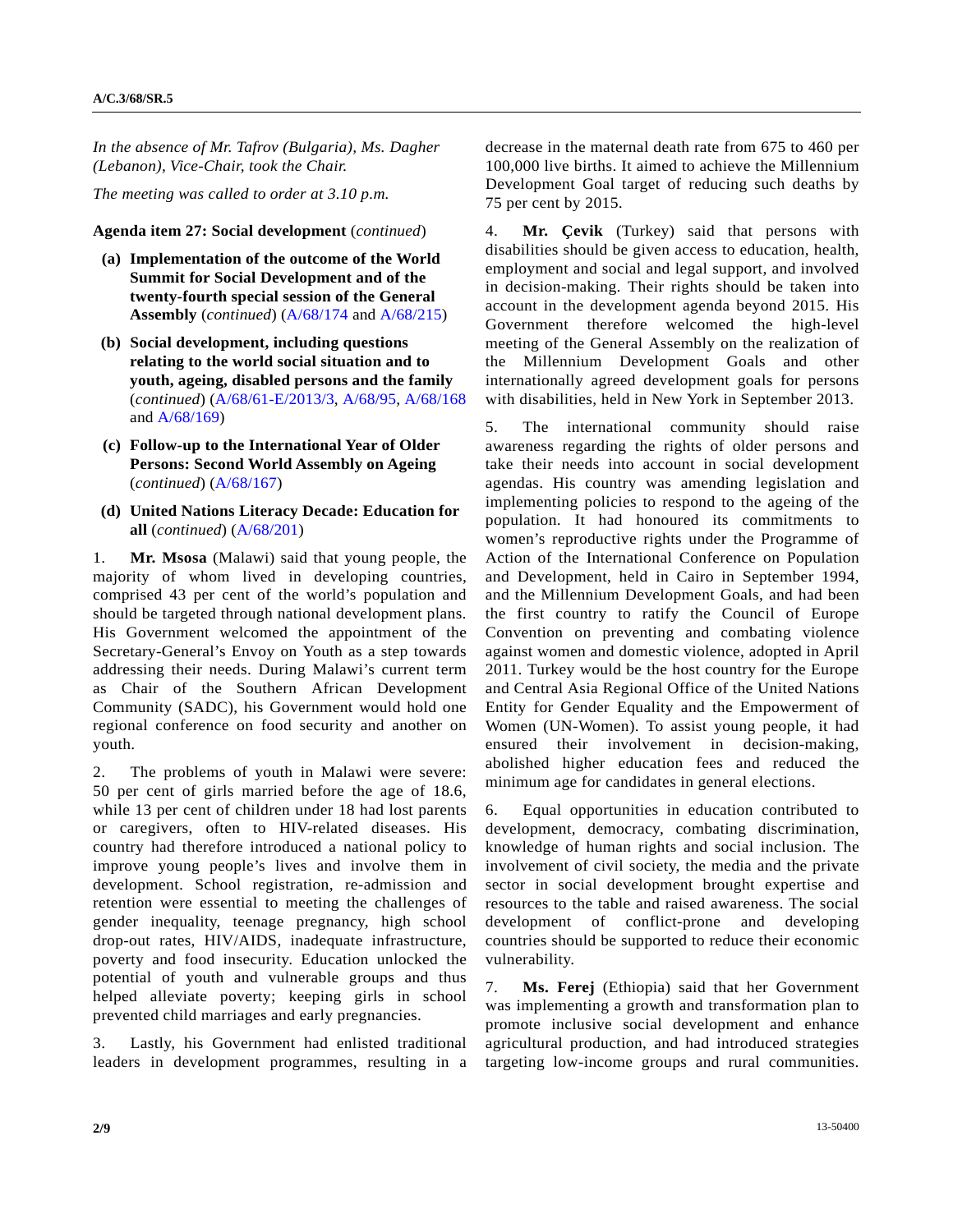Ethiopia had ratified the Convention on the Rights of Persons with Disabilities and established a committee to monitor the Convention's implementation. It had criminalized discrimination against such persons, provided tax exemptions for employers who recruited 60 per cent or more of their workforce from among them, and was supporting centres providing prosthetic devices and orthopaedic care to them.

8. Ethiopia's National Youth Policy and Youth Development Package were in line with both the World Programme of Action for Youth to the Year 2000 and Beyond and the African Youth Charter. A National Plan of Action for Older Persons based on the 2002 Madrid International Plan of Action on Ageing had been in place since 2006. Her Government had established forums and associations providing training to and organizing income-generating activities for older persons.

9. Through the Productive Safety Net Programme, her country provided childcare services and flexible working arrangements. Its family planning system addressed population control and maternal health, and it had deployed 34,000 reproductive health workers at the community level. It had reduced child deaths by two thirds in the preceding 20 years through its reproductive and child health programme. Despite progress in human resource development through the use of local languages and programmes for young people who were not attending school, income and gender inequalities persisted and vulnerable groups continued to face social exclusion.

10. **Mr. Ismail** (Brunei Darussalam) said that the family unit was essential to communities, national development and the moral fabric of society. Through the extended family structure typical of Brunei Darussalam, positive values were inculcated in children, and family members learned to assume their responsibilities. In 2008, his Government had established a special committee on the family and women, which had devised a national plan of action focused on the work-family balance, economic, legal and health matters affecting families, and familyrelated research. National Family Day was celebrated on the first Sunday of May each year.

11. His Government provided universal free education and health services, allowances for children attending private schools, and free vaccination and dental services in schools. It had established programmes to help couples build strong families and improve their parenting, communication skills and financial management. It provided counselling and conducted awareness-raising campaigns in family values, reproductive health, chronic diseases, domestic violence and good parenting. Lastly, the fifth meeting of the East Asia Ministerial Forum on Families, held in Brunei Darussalam in October 2012, had adopted the Brunei Darussalam Statement, which highlighted the problems resulting from an imbalance between work and family life.

12. **Mr. Grima** (Malta) said that his Government was improving older persons' quality of life through an active ageing strategy focused on intergenerational solidarity, employability, social participation and health. It had established a National Commission for Active Ageing to draft a strategic policy in the area, an advisory committee on care homes, and a team of geriatricians to assess the needs of applicants for longterm care, a field in which it was fostering publicprivate partnerships. It had expanded the University of the Third Age and planned to open more active learning and day centres for older persons.

13. His country would change the law to protect such persons from abuse and introduce harsher punishments for those convicted of crimes against them. It would change public perceptions of ageing and harness technology to improve such persons' quality of life and enable them to participate in society. There was a shortage of personnel trained in the field of ageing in developing countries. Malta was proud to be the host country for the United Nations International Institute on Ageing, which supported State implementation of the Madrid International Plan of Action.

14. Although his Government was committed to the Cairo Programme of Action and subsequent international instruments, reproductive health services could not be considered in isolation from the right to life. Abortion should not, therefore, be imposed as a right under the development agenda beyond 2015.

15. **Mr. Chipaziwa** (Zimbabwe) said that the Envoy of the Secretary-General on Youth should represent the concerns of all youth, including young Africans. His Government sought to ensure social mobility and access to the means of production for all. Its land reform and Indigenisation and Economic Empowerment Act were the backbone of its strategy against poverty and food insecurity.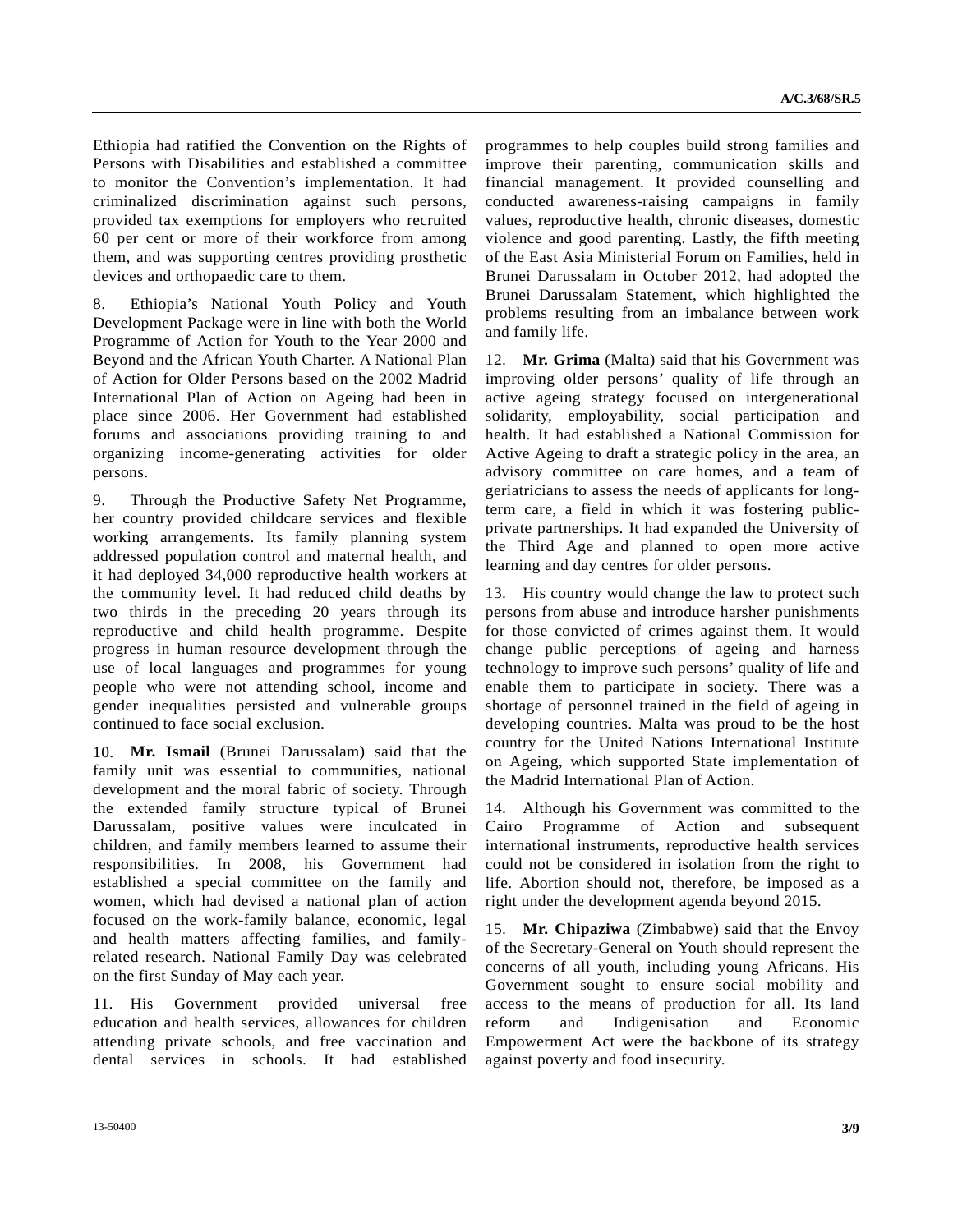16. His Government gave a high priority to universal primary education and subsidized the school fees of orphans and vulnerable children; as a result, it would achieve Millennium Development Goal 2 by 2015. It would expand access to higher and tertiary education and create synergies between education and industry, ensuring that the skills provided to young people were relevant on the job market. It made cash payments to low-income households, particularly those comprising orphans or invalids and those led by children. Through the Older Persons Act, passed in October 2012, it provided income security, health assistance and other development services to such persons.

17. Since the adoption of the Disabled Persons Act in 1992, Zimbabwe had upheld the rights of such persons, and had intensified its efforts by ratifying the Convention on the Rights of Persons with Disabilities in September 2013. It gave a high priority to the family in its social protection system, providing monthly payments to poorer households through its Harmonized Social Cash Transfer Programme. Lastly, he stressed that the development agenda beyond 2015 should address the root causes of inequality and build people's capacity to lift themselves out of poverty, since social protection alone would not ensure national integration and cohesion.

18. **Ms. Perera** (Sri Lanka), speaking as a youth delegate, said that the issues central to the lives of Sri Lankan youth of various backgrounds were quality education, more opportunities for advancement, job security, gainful employment, social inclusion, and peace and stability. The reluctance of many young Sri Lankans, desirous of job security, to pursue careers in the private sector could be remedied by providing proper career counselling and training. To that end, her Government could establish a youth volunteer programme along the lines of the programme of the Association of Southeast Asian Nations, which served the young in rural and disadvantaged areas of the country.

19. In order to increase the employability and productivity of its youth, Sri Lanka had amalgamated its Ministry of Youth with the country's skills development institution, providing training and capacity building to meet the demands of the local, regional and global labour markets in cooperation with the private sector. Healthcare and education from primary to tertiary level remained free of charge.

20. **Mr. Bakeer Markar** (Sri Lanka), speaking as a youth delegate, said that his generation was overcoming the pain and the scars of a terrorist war that had lasted nearly three decades. While former child combatants had been rehabilitated and reintegrated into their communities, their social inclusion remained a challenge. The Sri Lankan Youth Parliament served as a platform for reconciliation, a sounding board for national lawmakers, and a structured forum to facilitate youth participation in decision-making, providing an avenue for Sri Lanka's youth to gain policy expertise, leadership qualities and civic values.

21. Political leaders and policy makers had recognized that engaging the young in decision-making processes resulted in better policy formulation and implementation. As a result, the national youth policy was being reformulated through an open, multistakeholder consultation process and was increasingly progressive, with a greater focus on the need for quality education, sexual health and education and reproductive rights. Sri Lanka had also volunteered to host a world conference on youth in 2014, the first in the region. In closing, Sri Lankan youth would continue to ask their leaders to enable them to cooperate to promote young people's interests and share best practices.

22. **Mr. Desta** (Eritrea) said that the World Summit for Social Development, the twenty-fourth special session of the General Assembly and the Millennium Development Goals (MDGs) had put people at the centre of the development agenda, but many nations found it difficult to meet such goals given the global economic downturn. Governments should remain committed to social progress and be given space to develop strategies reflecting national priorities, particularly as the international community prepared to define the post-2015 development agenda. The aim of his Government's social policy, informed by social justice and cohesion, was to promote equal rights and equitable sharing of resources.

23. In line with United Nations resolutions, Eritrea's youth had been given the responsibility of being agents of change after years of war. Their participation had been instrumental in addressing the causes of underdevelopment. Cognizant of the challenges facing the young at home and abroad, Eritrea had begun to provide them with vocational training and to promote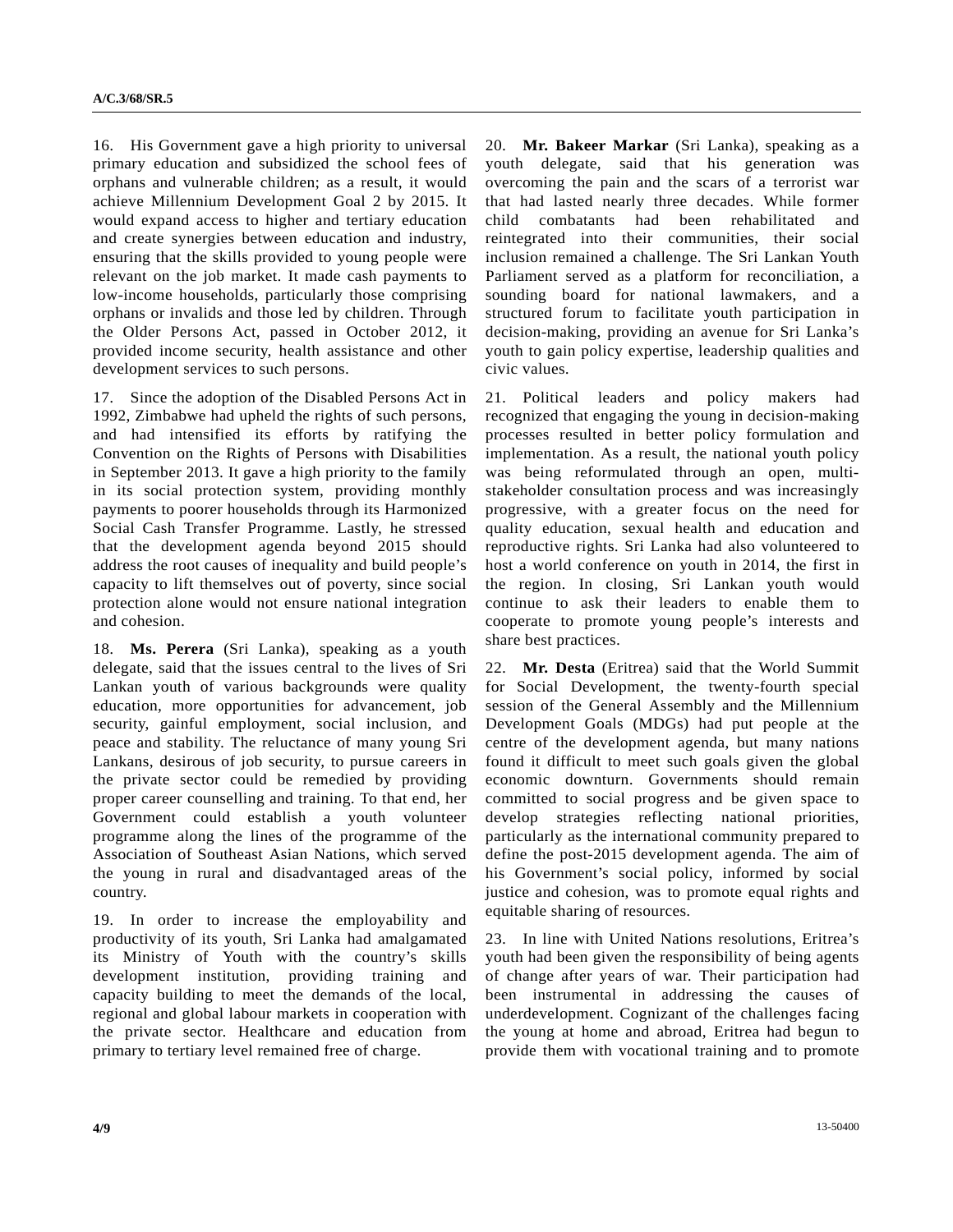their participation in all areas of society, including political leadership.

24. His Government and the Eritrean diaspora supported families affected by the war. Free education was provided from primary to tertiary levels. Investment in basic infrastructure and social services had raised living standards, particularly in rural areas where essential services had previously been either limited or non-existent. Since 1991, child and maternal mortality had decreased, while life expectancy had markedly increased, putting Eritrea on track to achieve several of the MDGs. The Government had set out a comprehensive development programme, to be supported by mineral exploitation and new investment opportunities. Better coordination was needed at all levels for the socio-economic agenda to move forward.

25. **Mr. Le** Hoai Trung (Viet Nam) said that, despite progress made towards reducing inequality in education, health care and other dimensions of human development, many social groups continued to suffer disproportionately from income poverty and inadequate access to health care and education. With the deadline for the achievement of the MDGs fast approaching and the international community working to define the post-2015 development agenda, prompt and effective action would be needed to address unemployment and social inequality and to ensure social protection. Empowerment of people was central to Viet Nam's poverty eradication and social development efforts. His Government had implemented various measures to ensure that its people were able to optimize their capacities, resources and opportunities, lead healthy and productive lives and exercise their rights and responsibilities as community members and development partners.

26. Supporting persons with disabilities had been high on the national agenda, as evinced by a range of activities aimed at expanding their involvement in all facets of society and the domestic procedures currently under way in order to ratify the United Nations Convention on the Rights of Persons with Disabilities. Viet Nam was one of the first countries in the region to develop and implement a long-term plan for persons with disabilities, in addition to its efforts to implement the Incheon Strategy and other relevant regional instruments.

27. His country attached great importance to providing care for the elderly, as it regarded its elders as an invaluable force with an important role in traditional society and national development. In the two years since his Government had implemented a law and a national action plan on the elderly, three million older persons had free health insurance and over a million received monthly social assistance. Viet Nam's youth development strategy aimed to build an educated, professional generation of young people capable of meeting the needs of industrialization, modernization and international integration. Other preferential policies and programmes targeting youth created new jobs for over a million young workers each year.

28. **Mr. Mwinyi** (United Republic of Tanzania) said that his Government continued to implement the outcome of the World Summit for Social Development through its national strategic programme for poverty reduction. While progress had been made, some challenges remained, especially in respect of the country's high maternal and child mortality rates. Recognizing that rural development and agricultural productivity were essential to social development, poverty reduction and attaining the MDGs, the Government had introduced a programme to modernize and improve agricultural productivity.

29. Policies devoted to vulnerable groups, including older persons, and to poverty reduction had been embraced. Older persons accounted for over 5 per cent of his country's population, and 80 per cent of them lived in rural areas. His Government was committed to granting older persons — whom it recognized as a resource in the development of any nation — the opportunity to lead better lives. To that end, free health services were provided to older persons, whose care was coordinated by a specialized Governmental unit. Moreover, pilot programmes had been put in place to test cash transfer as a means of empowering older persons economically.

30. His country recognized the strong links between poverty and disability and hoped that the recently concluded High-level Meeting on Disability and Development would contribute to ensuring the inclusion of disability issues in the post-2015 development agenda. That agenda must also address the root causes of poverty, inequality and social exclusion, giving priority to inclusion, empowerment and participation.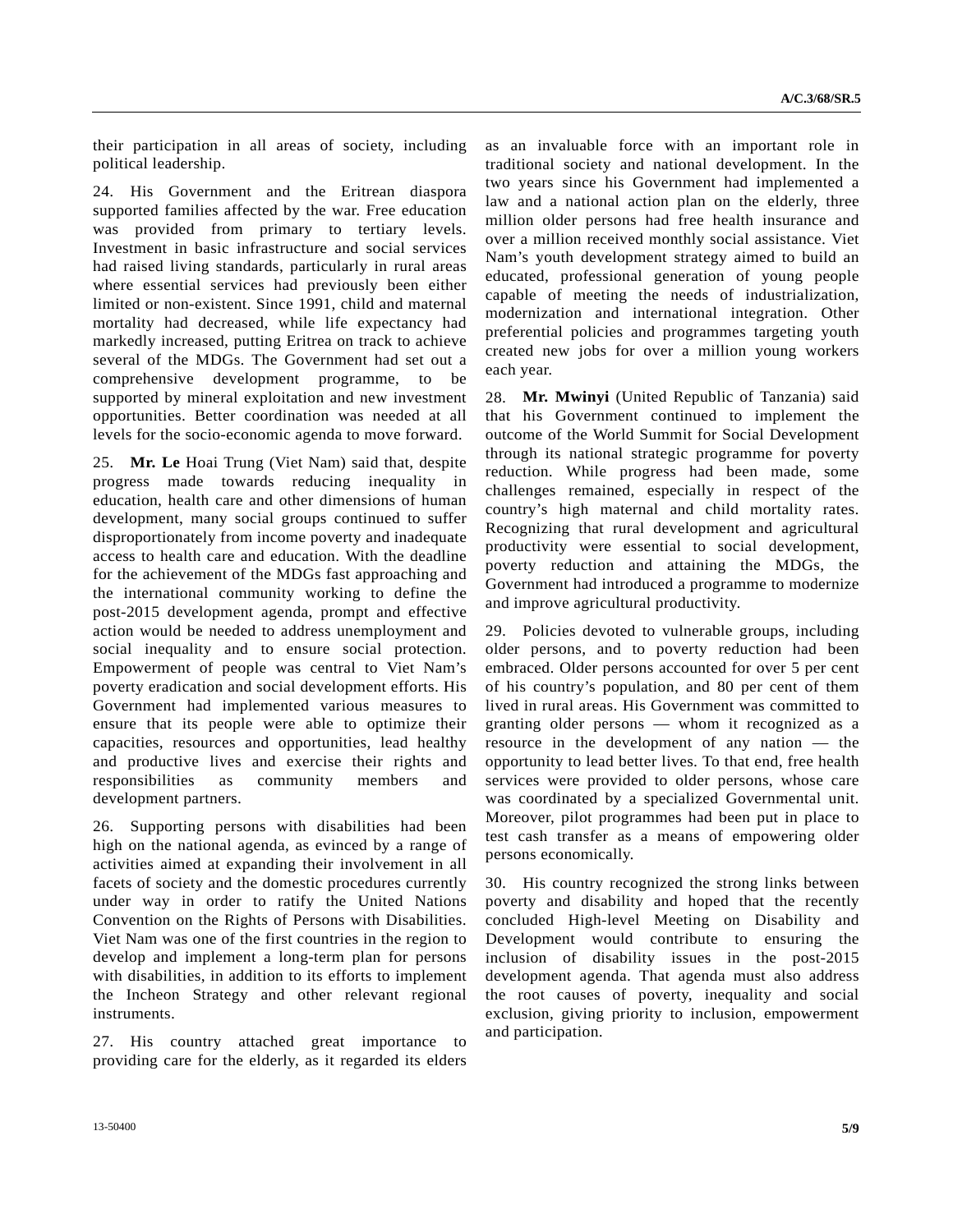31. **Mr. Bamba** (Côte d'Ivoire) said that the world had reaffirmed the need to face social challenges in the wider context of eradicating poverty, notably through the empowerment of vulnerable groups, social integration and full employment and decent work for all. His Government was focused on inclusive and sustainable growth to reduce poverty rates from the current 50 per cent to 16 per cent by 2015. Progress had been made in education, particularly with gender parity in primary education and a net school enrolment rate of approximately 56 per cent from 2002 to 2008. The aim was to lower illiteracy rates to 35 per cent by 2020 as literacy was a right and a tool for empowerment and socio-economic development. To that end, the Government was working to improve access to and retention in schools and to develop alternative education for out-of-school young people and other vulnerable groups.

32. In the area of health, emphasis was placed on enhancing the integrated management of childhood and neonatal illnesses. Consequently, mortality rates for children under 5 years of age had declined, while maternal health had improved with the introduction of a humanitarian approach focusing on reproductive health. Increased prevention and care services and improved coordination and monitoring at the national level had also brought encouraging results in vaccination coverage and in slowing the spread of HIV/AIDS.

33. The Government was committed to tackling unemployment, which was caused by, inter alia, sociopolitical instability, population growth and job market issues on both the demand and supply sides. With help from international partners, it therefore aimed to create some 200,000 jobs per year until 2015 to reduce unemployment rates significantly. Another priority was the introduction of a genuine social protection policy that guaranteed access to basic health care and social services to all citizens and to protect against all forms of violence. Social inclusion was a vital part of the Government's development programmes, particularly in the current post-crisis situation, and all vulnerable groups were taken into account in the National Development Programme 2012-2015.

34. To reduce the number of stateless persons in the country, Côte d'Ivoire had also acceded to international instruments on statelessness and had recently adopted legislation on the right to land ownership. Furthermore, his delegation supported the outcome documents of the recent High-level Meeting on Disability and Development and of the High-level Dialogue on International Migration and Development. In 2012, Côte d'Ivoire had adopted a law recognizing gender equality in the family, which clearly stated that marriage was the union of a man and a woman in which the place of children was sacred, ensuring the continuation of humanity. His country would continue to ensure respect for human rights and the rule of law as it strove for social development, building strong and inclusive institutions.

35. **Ms. Peña** (Peru) said that social inclusion was at the centre of her Government's public policy, hence its establishment in 2011 of the Ministry of Development and Social Inclusion to guide relevant policies on the basis of a number of instruments. To implement the national system for development and social inclusion, the Ministry had devised a national strategy that focused primarily on infant nutrition, early childhood development, integral development of children and adolescents and economic inclusion and protection for older persons.

36. The country's sustained economic growth in recent years had allowed the Government to place greater emphasis on inclusion and equality as growth was not an end in itself, but a means to an end. Peru had therefore implemented a number of measures and policies aimed at the poor and marginalized, particularly in terms of access to education and quality public services, gender equality and the empowerment of women. She joined other delegations in supporting the outcome of the High-level Meeting on Disability Development and endorsed the initiative proposed by Ecuador. Peru also supported the negotiation of a single international instrument on the rights of older persons and welcomed the decision of the Human Rights Council to appoint an independent expert on the enjoyment of all human rights by older persons.

37. **Mr. Elbahi** (Sudan) said that the global financial crisis, fluctuations in food prices, increased energy costs and climate change were putting social development at risk and impeding fulfilment of the commitments made in Copenhagen. In his country, peace was a prerequisite for social development. His Government had signed a number of cooperation accords with South Sudan, and direct talks between the two countries' Heads of State had been held in September 2013. Domestically, the situation in Darfur,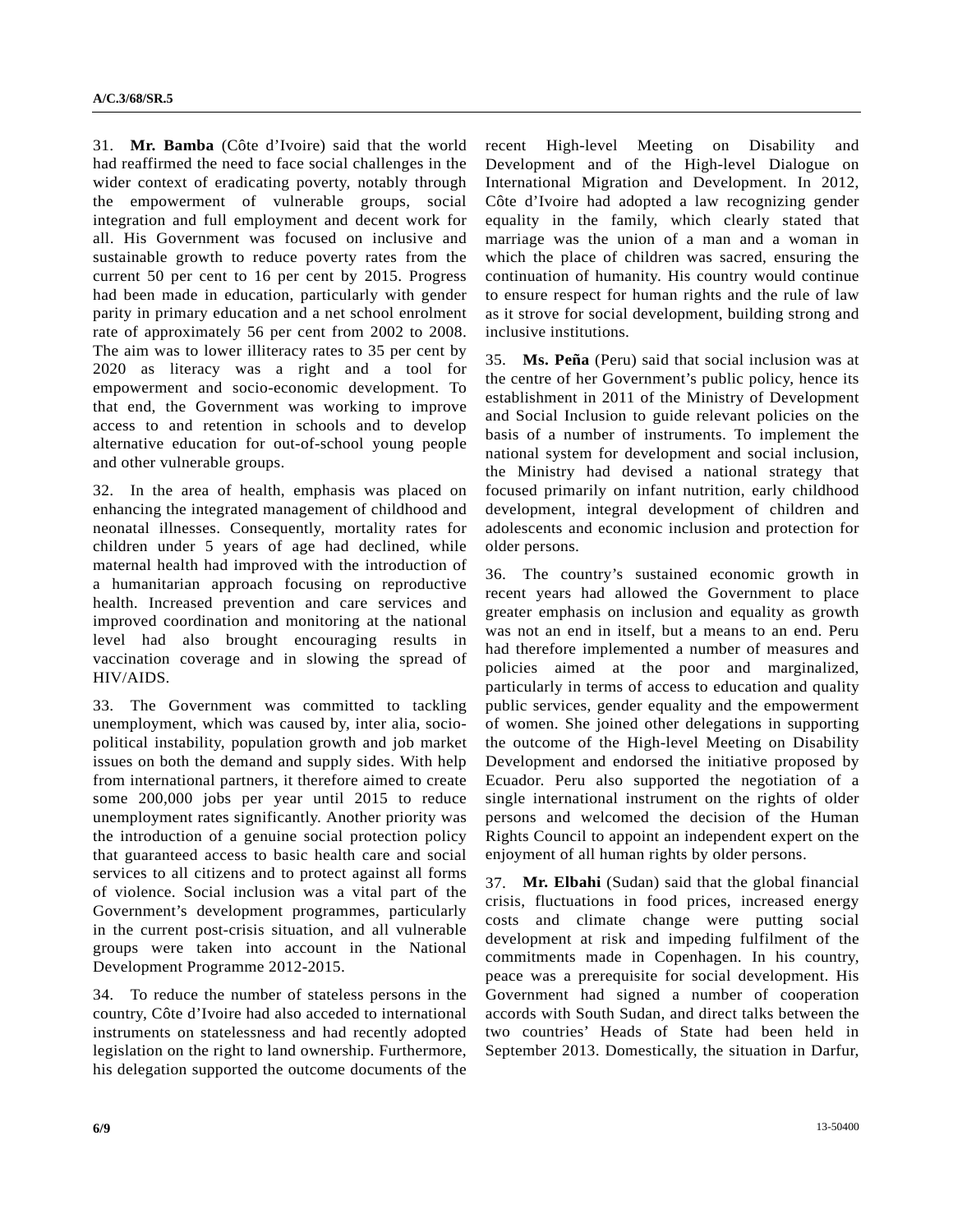the Blue Nile and South Kordofan states had improved considerably, with violence abating to a great extent.

38. His country had enacted a comprehensive antipoverty programme that focused on creating jobs, expanding education, eradicating illiteracy, providing medical care, supplying potable water, protecting the environment and ensuring food security. The Diwan al-Zakat social care agency, alongside the Department of Waqfs and civil society organizations, was strengthening social insurance by supporting sanitation projects, religious education and higher education and had become a powerful tool for eradicating poverty and achieving social justice.

39. Measures adopted to address the needs of persons with disabilities and older persons included facilitating their access to health care and putting in place social programmes aimed at creating a family environment for them. The Sudan had established a National Council for Persons with Disabilities and laid out a five-year plan for persons with disabilities for the period 2012-2016 that stressed health, education, awareness-raising, economic empowerment, legal support and social, cultural and political inclusion. His Government had also established the internationally recognized National Authority for Prosthetics and Orthotics, which met domestic and regional demand for prosthetic limbs. Lastly, he stressed that donor countries should fulfil their assistance commitments and act to cancel the debts of developing countries.

40. **Mr. Fiallo** (Ecuador) said that, in the struggle to reduce poverty, inequity should be reduced. Goals should not be based on market consumption but should take into consideration the full enjoyment of life with dignity. That would lead to better social welfare and the end of economic and social inequality. To that end, his Government had turned to collective action and the public sector to guarantee justice, economic, social and cultural rights, employment, recreation and artistic creation. Unprecedented health and education investments had been made to eliminate the intergenerational poverty trap and to achieve the goal of "living well".

41. Ecuador was concerned, however, that social affairs were not of central importance for the international community, as evidenced by the lack of progress on the MDGs, the failure to meet the commitments made at the 1995 World Summit for Social Development, and the persistence of the

traditional financial doctrine under which social investment was seen as an expense. His country, in contrast, had tripled social investment in the preceding four years and had also improved investment quality by valuing human beings above capital. Poverty had been reduced through health, education and housing programmes.

42. Since 2007, his country's policy had been to uphold the rights of persons with disabilities, but much remained to be done. It therefore supported the outcome of the ground-breaking recent High-level Meeting on Disability and Development as persons with disabilities played a fundamental role in diverse societies and contributed to development. The post-2015 development agenda must include quantitative objectives with measurable goals with regard to persons with disabilities, and international cooperation and concrete measures were needed to include them at national, regional and international levels. Social development was impossible if the rights of persons with disabilities were ignored. Consequently, Ecuador supported the initiative to appoint a special envoy of the Secretary-General for persons with disabilities.

43. **Ms. Kasese-Bota** (Zambia) said that her Government, committed to the social development of its people through policy and structural transformation and cognizant of the centrality of humanity in sustainable development, had refocused its national development plans to an all inclusive and peoplecentred approach to achieve desired growth outcomes with social integration elements. It was unfortunate that many countries might not yet achieve Millennium Development Goals 1, 4 and 5 as there remained many challenges to sustainable development.

44. Zambia was no different, with widespread poverty, high unemployment, especially among young people and women, and widening gaps in equality and social inclusiveness. Like many other success stories, the country's key indicators for Goal 2 showed 94 per cent net enrolment in primary schools and gender parity in primary school enrolment. Nevertheless, much remained to be done to improve the quality of education and focus more on high school completion rates, tertiary education and skills development. National and international commitments to significantly improve literacy levels for all should be prioritized as education remained key to inclusive social development and empowerment.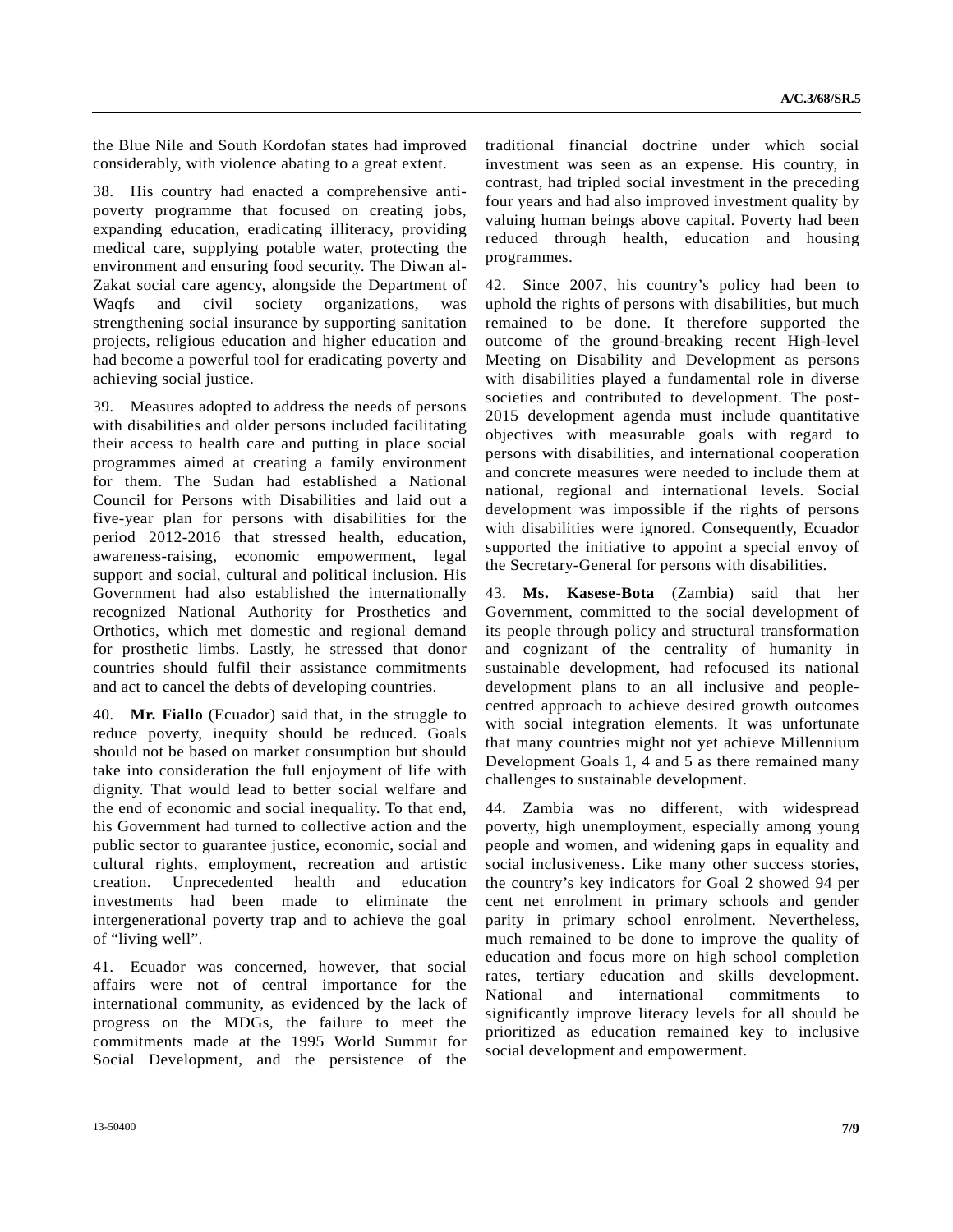45. There could be no meaningful social development without an emphasis on youth empowerment within a comprehensive framework of family values, supportive mechanisms and infrastructure. The Government recognized that empowerment was the fastest way to reduce poverty and had consequently focused on a framework to accelerate achievement of the MDGs, with special attention given to employment generation, and to enhance efforts to reduce inequality by pursuing inclusive growth strategies. Learning from the development goals of past provided an opportunity for leverage on the post-2015 development agenda, which should aim to expedite the elimination of all forms of poverty and achieve productive and decent work for all.

46. With its partners, Zambia was resolutely working to advance national labour policy reforms by amending existing laws to update and harmonize them with international labour instruments and other national policies and legislation. Social transformation and integration depended on the full enjoyment of women's rights and their complete involvement in decisionmaking in all spheres of life. As current imbalances in society subjected women to social exclusion, the Government had implemented a gender policy to address inequality and had made deliberate efforts to appoint women to influential positions in government.

47. **Ms. Cid Carreño** (Chile) said that social inequalities had been exacerbated by the weak recovery of the global economy and that financial and food crises had disproportionately affected the poor and young people in developing countries. Recognizing the high level of unemployment among young people, Chile had taken steps to improve their employability and to promote access to employment. Youth unemployment was a global problem and indigenous young men and women and persons with disabilities were particularly disadvantaged.

48 Chile had recently extended the scope of its social protection programmes and adopted social policies that contributed to women's empowerment, gender equality and family support. Financial allowances had been awarded to families living in extreme poverty and to working women and female heads of the most vulnerable households. The extension of maternity leave from three to six months benefited all working women; and further measures had been introduced to promote female employability and entrepreneurship. A food solidarity bond had been issued in 2012 to reduce the impact of rising food prices on the most vulnerable families.

49. Chile had adopted a comprehensive policy on positive ageing for 2012-2025 to promote the rights of the elderly and regarded the Open-ended Working Group on Ageing as an opportunity to identify the measures needed to address deficiencies in the international framework for protecting the human rights of older persons. To that end, Chile supported the appointment of a special rapporteur and the possible drafting of an international convention that would raise awareness of the importance of the interests of the elderly. Her delegation also endorsed the decision by the Human Rights Council to appoint an independent expert on the enjoyment of all human rights by older persons.

50. As a signatory to the Convention on the Rights of Persons with Disabilities, Chile was of the view that discussing disability and development would imply changes in the development of public policy. Having gradually moved from a welfare approach that focused on benefits and health care to a rights-based approach that focused on the person, in particular the empowerment and independence of persons with disabilities, Chile attached great importance to the outcome document of the recent High-level Meeting on Disability and Development and similar efforts by the United Nations.

51. Particular emphasis had been placed on the health of young people in Chile, where steps had been taken to combat smoking, alcohol consumption and obesity, and the school curriculum had been modified to promote physical exercise and healthy eating. Scholarships and grants were provided for the poorest pupils and for those from indigenous populations and laws passed in 2012 promoted quality in education and harmonized the funding of higher education.

52. Through its current membership in the Commission for Social Development, Chile would contribute to the target of achieving the Millennium Development Goals (MDGs) by 2015 and hoped that those issues would continue to be considered in the post-2015 development agenda.

53. **Mr. Cassidy** (Observer for the International Labour Organization (ILO)) said that since work was the most effective and sustainable way to overcome poverty and that the expansion of productive and decent employment allowed economies to grow and